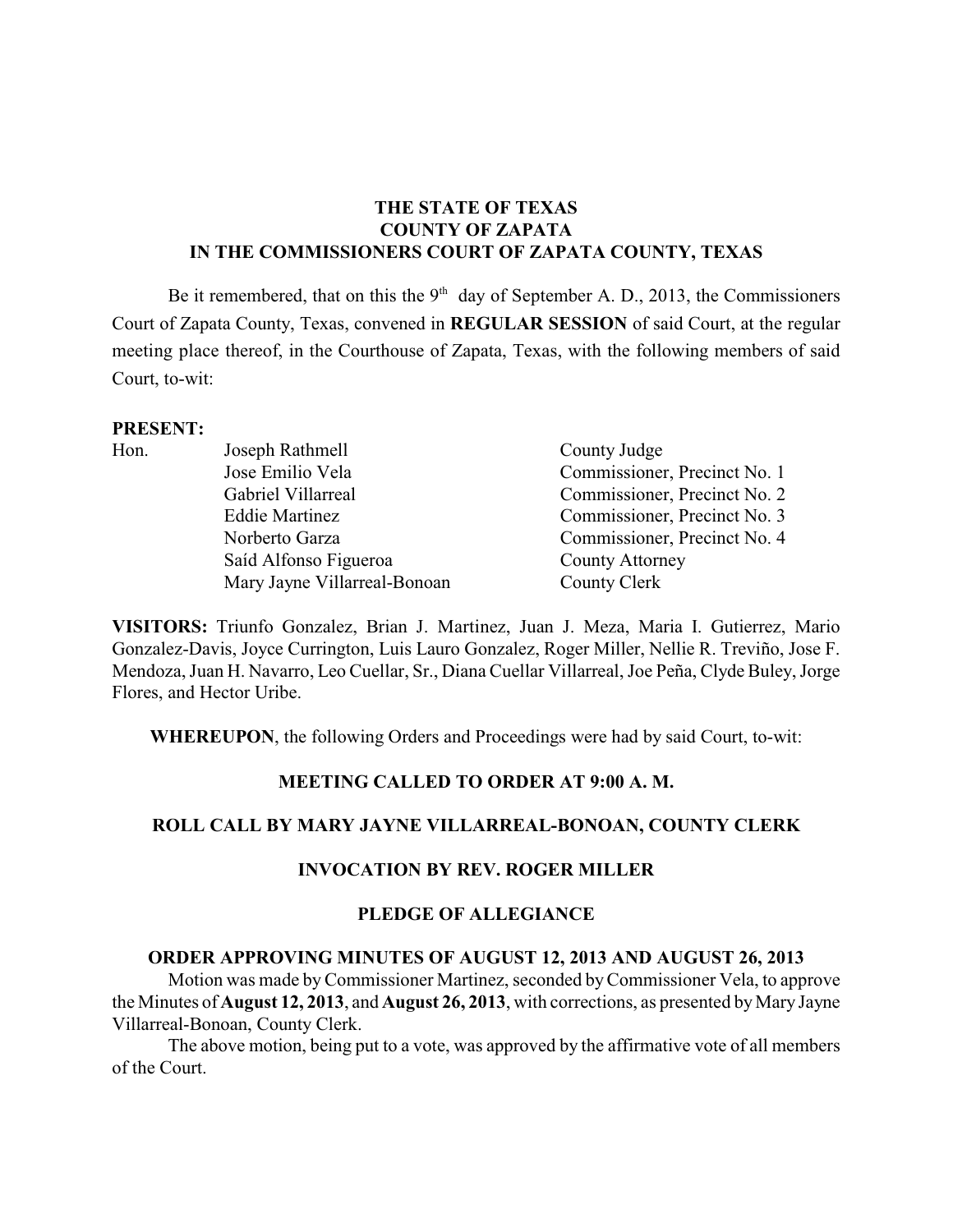#### **COMMUNICATIONS**

Commissioner Vela stated that Achievement Awards would be presented to summer pool workers Miguel Almaraz, Christina Valdez and Erika Hernandez.

Chief Meza asked the Court to observe a moment of silence in memory of 9/11. A proclamation will be presented at a later date.

### **MONTHLY REPORT OF ZAPATA FAMILY MEDICAL CLINIC**

Mr. Sean Kamber of Laredo Medical Center gave the monthly report for August 2013. Mr. Kamber stated that figures remain similar to last month. They are still working on implementation of electronic records. All is going well. He also informed the Court that Mr. Romero is no longer at the clinic. They are aware of the current financial changes and they are trying to work with physicians.

## **ORDER APPROVING INVOICES**

Motion was made by Commissioner Vela, seconded by Commissioner Garza, to approve invoices as presented by Triunfo Gonzalez, County Auditor.

The above motion, being put to a vote, was approved by the affirmative vote of all members of the Court.

### **ORDER APPROVING CHECKS ISSUED**

Motion was made by Commissioner Martinez, seconded by Commissioner Garza, to approve checks issued as requested by Hon. Romeo Salinas, County Treasurer.

The above motion, being put to a vote, was approved by the affirmative vote of all members of the Court.

### **ORDER APPROVING TREASURER'S REPORT**

Motion was made byCommissioner Vela, seconded by Commissioner Villarreal, to approve Treasurer's Report as presented by Romeo Salinas, County Treasurer.

The above motion, being put to a vote, was approved by the affirmative vote of all members of the Court.

### **ORDER APPROVING ANNUAL AUDIT FOR FISCAL YEAR 2013**

Motion was made by Commissioner Garza, seconded by Commissioner Martinez, to approve the annual audit for fiscal year 2013 as requested by Hon. Joe Rathmell, County Judge and Jorge Flores, Flores Auditing, PLLC.

The above motion, being put to a vote, was approved by the affirmative vote of all members of the Court.

# **ORDER APPROVING TRANSFER IN AMOUNT OF \$2,500.00 FROM A.R.M.**

Motion was made by Commissioner Garza, seconded by Commissioner Vela, to approve a transfer in the amount of \$2,500.00 from line item 10-370-903 (A.R.M.) To 10-409-446 (Garbage) as requested by Hon. Joe Rathmell, County Judge.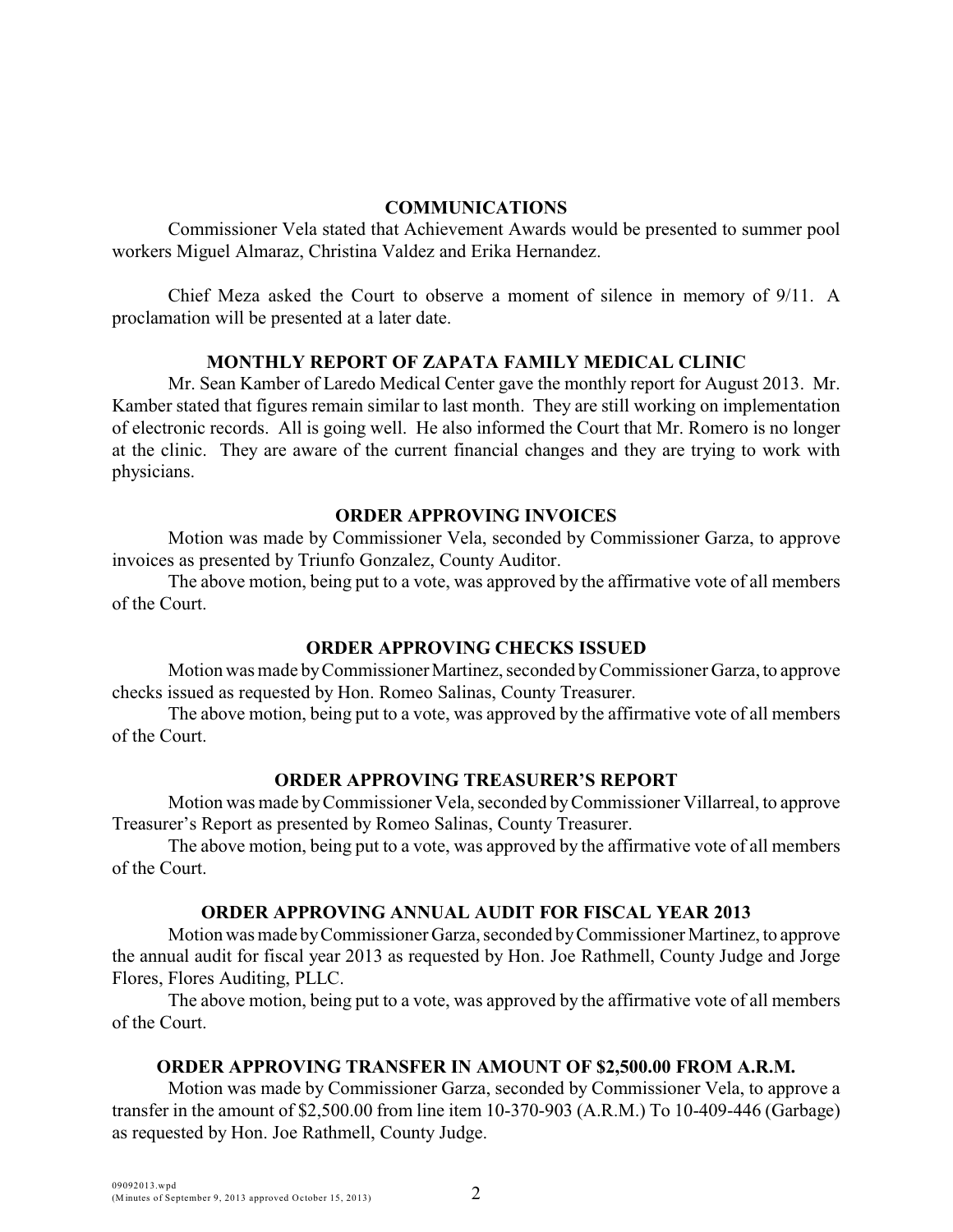The above motion, being put to a vote, was approved by the affirmative vote of all members of the Court.

# **ORDER APPROVING PAYMENT OF WEEKLY ZAPATA RISING BANNER IN ZAPATA COUNTY NEWS**

Motion was made byCommissioner Vela, seconded by Commissioner Villarreal, to approve the payment of the weekly Zapata Rising banner in the Zapata County News at \$50.00 per week as requested by Hon. Joe Rathmell, County Judge.

The above motion, being put to a vote, was approved by the affirmative vote of all members of the Court.

## **ORDER APPROVING PAYMENT IN AMOUNT OF \$6,200 TO CALIXTO RODRIGUEZ FOR MATERIALS/LABOR AT ZAPATA COUNTY POOL**

Motion was made by Commissioner Vela, seconded by Commissioner Garza, to approve payment in the amount of \$6,200.00 to Calixto Rodriguez for materials/labor at the Zapata County pool, to be paid out of the line item 10-370-903 (A.R.M.) as requested by Hon. Jose E. Vela, Commissioner Pct. 1.

The above motion, being put to a vote, was approved by the affirmative vote of all members of the Court.

# **REQUEST BY HON. GABRIEL VILLARREAL REGARDING RENEGOTIATION OR TERMINATION OF CONTRACT OF ENGAGEMENT WITH HECTOR URIBE, ATTORNEY AT LAW WAS HEARD IN EXECUTIVE SESSION**

# **ORDER APPROVING ACCEPTANCE FOR TEXAS DEPARTMENT OF TRANSPORTATION'S ROUTINE AVIATION MAINTENANCE PROGRAM FOR FISCAL YEAR 2014**

Motion was made by Commissioner Garza, seconded by Commissioner Martinez, to approve the acceptance for the Texas Department of Transportation's routine Aviation Maintenance Program for fiscal year 2014, identified as TxDot Project AM2014ZAPA and TxDot CSJ No. M14-21ZAPA, with a match of up to \$50,000.00 as requested by Charles Avaritt, Airport Manager.

The above motion, being put to a vote, was approved by the affirmative vote of all members of the Court.

## **ORDER APPROVING AND ADOPTING ORDINANCE CONCERNING COLLECTION OF FRANCHISE FEES OWED BY UTILITY COMPANIES FOR COUNTIES WITH TYPE "A" MUNICIPAL POWERS**

Motion was made by Commissioner Garza, seconded by Commissioner Martinez, to approve and adopt the ordinance concerning the collection of franchise fees owed by utility companies for counties with type "A" municipal powers (this ordinance emphasizes the right to change the franchise fees) as requested by Hector Uribe, Attorney at Law.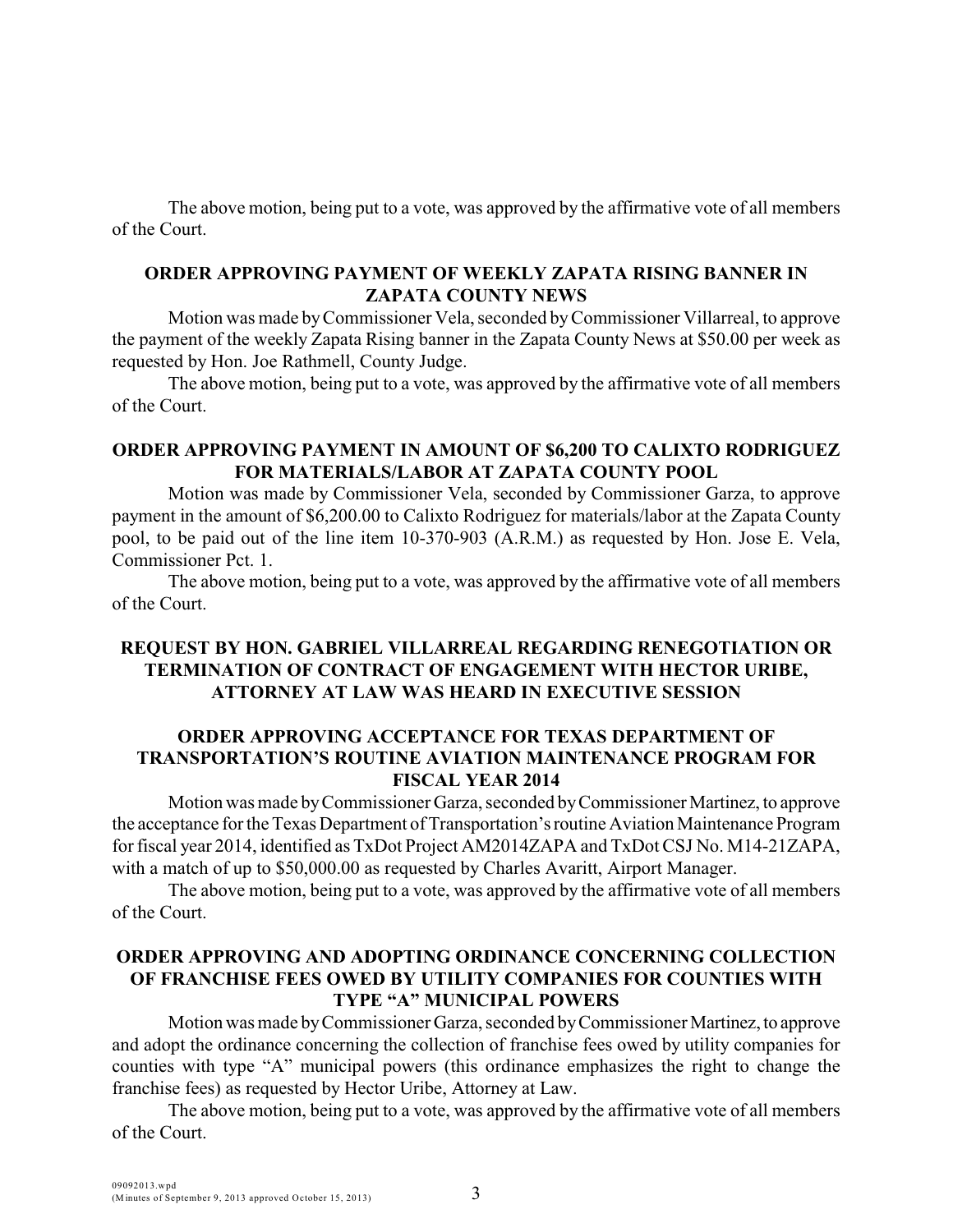# **ORDER APPROVING INCREASE OF COUNTY CLERK'S RECORDS ARCHIVE FEE FROM \$5.00 TO \$10.00 EFFECTIVE OCTOBER 1, 2013 - SEPTEMBER 1, 2019**

Motion was made by Commissioner Martinez, seconded by Commissioner Villarreal, to approve the increase of County Clerk's Records Archive Fee (other than court fees) from \$5.00 to \$10.00 effective October 1, 2013 and revert back to \$5.00 on September 1, 2019 as per Article 2 HB1513 as requested by Hon. Mary Jayne Villarreal-Bonoan, County Clerk.

The above motion, being put to a vote, was approved by the affirmative vote of all members of the Court.

# **ORDER APPROVING INCREASE OF COUNTY CLERK'S RECORDS MANAGEMENT AND PRESERVATION FEE FROM \$5.00 TO \$10.00 EFFECTIVE OCTOBER 1, 2013 - SEPTEMBER 1, 2019**

Motion was made by Commissioner Martinez, seconded by Commissioner Villarreal, to approve the increase of the County Clerk's Records Management and Preservation Fee (other than court fees) from \$5.00 to \$10.00 effective October 1, 2013 and revert back to \$5.00 on September 1, 2019 as per Article 2 HB1513 as requested by Hon. Mary Jayne Villarreal-Bonoan, County Clerk.

The above motion, being put to a vote, was approved by the affirmative vote of all members of the Court.

## **ORDER APPROVING INCREASE OF DISTRICT CLERK'S RECORDS ARCHIVE FEE FROM \$5.00 TO \$10.00 EFFECTIVE OCTOBER 1, 2013 - SEPTEMBER 1, 2019**

Motion was made by Commissioner Garza, seconded by Commissioner Martinez, to approve the increase of District Clerk's Records Archive Fee (other than court fees) from \$5.00 to \$10.00 effective October 1, 2013 and revert back to \$5.00 on September 1, 2019 as per Article 2 HB1513 as requested by Hon. Dora A. Martinez, District Clerk .

The above motion, being put to a vote, was approved by the affirmative vote of all members of the Court.

# **ORDER APPROVING INCREASE OF DISTRICT CLERK'S RECORDS MANAGEMENT AND PRESERVATION FEE FROM \$5.00 TO \$10.00 EFFECTIVE OCTOBER 1, 2013 - SEPTEMBER 1, 2019**

Motion was made by Commissioner Garza, seconded by Commissioner Martinez, to approve the increase of District Clerk's Records Management and Preservation Fee (other than court fees) from \$5.00 to \$10.00 effective October 1, 2013 and revert back to \$5.00 on September 1, 2019 as per Article 2 HB1513 as requested by Hon. Dora A. Martinez, District Clerk.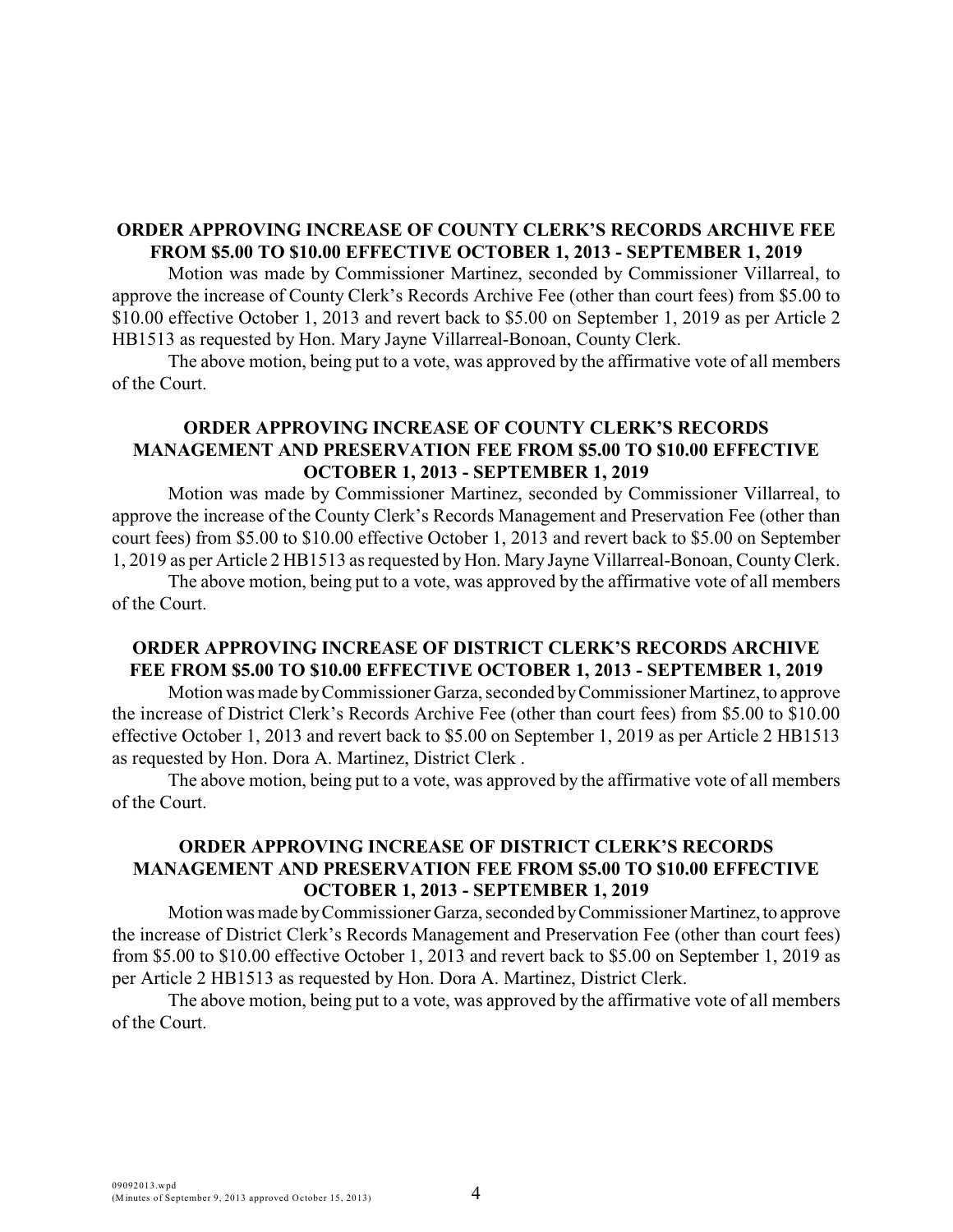# **ORDER APPROVING PROPOSED HOLIDAY SCHEDULE FOR FISCAL YEAR 2013-2014**

Motion was made by Commissioner Martinez, seconded by Commissioner Garza, to approve a proposed Holiday Schedule for fiscal year 2013-2014 as requested by Nellie R. Treviño, Personnel Director.

The above motion, being put to a vote, was approved by the affirmative vote of all members of the Court.

# **ORDER APPROVING THE PROPOSED COMMISSIONERS COURT MEETING SCHEDULE FOR FISCAL YEAR 2013-2014**

Motion was made by Commissioner Martinez, seconded byCommissioner Vela, to approve the proposed Commissioners Court Meeting Schedule for fiscal year 2013-2014 as requested by Nellie Treviño, Personnel Director.

The above motion, being put to a vote, was approved by the affirmative vote of all members of the Court.

# **ORDER APPROVING GULF COAST UTILITY SERVICES TO RECONCILE ZAPATA COUNTY UTILITY BILLS TO IDENTIFY OVER CHARGES AND RECOVER MONEY FOR ZAPATA COUNTY**

Motion was made by Commissioner Martinez, seconded byCommissioner Vela, to approve Gulf Coast Utility Services to reconcile Zapata County Utility bills (electric, telephone, ads, water) to identify overcharges and recover the money for Zapata County. Services done on a contingency bases. No refund = no charge. Approval is subject to County Attorney researching previous contract and overseeing the services provided, as requested by Clyde Buley, Gulf Coast Utility Services.

The above motion, being put to a vote, was approved by the affirmative vote of all members of the Court.

# **ORDER APPROVING SUPPORT AND PARTICIPATION IN SOUTH TEXAS DEVELOPMENT COUNCIL AND CONFIRMING RE-APPOINTMENT OF REPRESENTATIVE FROM ZAPATA COUNTY TO SERVE ON BOARD OF DIRECTORS**

Motion was made by Commissioner Vela, seconded by Commissioner Garza, to approve the support and participation in the South Texas Development Council and confirming re-appointment of Judge Rathmell and Commissioner Martinez, as representatives from the County of Zapata, Texas, to serve on the Board of Directors of the South Texas Development Council for the period of October 2013 to September 2014 as requested by Juan Rodriguez, Texas Development Council.

The above motion, being put to a vote, was approved by the affirmative vote of all members of the Court.

## **ORDER APPROVING RESOLUTION OF SUPPORT FOR ZAPATA ECONOMIC DEVELOPMENT CORPORATION**

Motion was made by Commissioner Martinez, seconded by Commissioner Garza, to approve a Resolution of Support for Zapata Economic Development Corporation to acknowledge and act in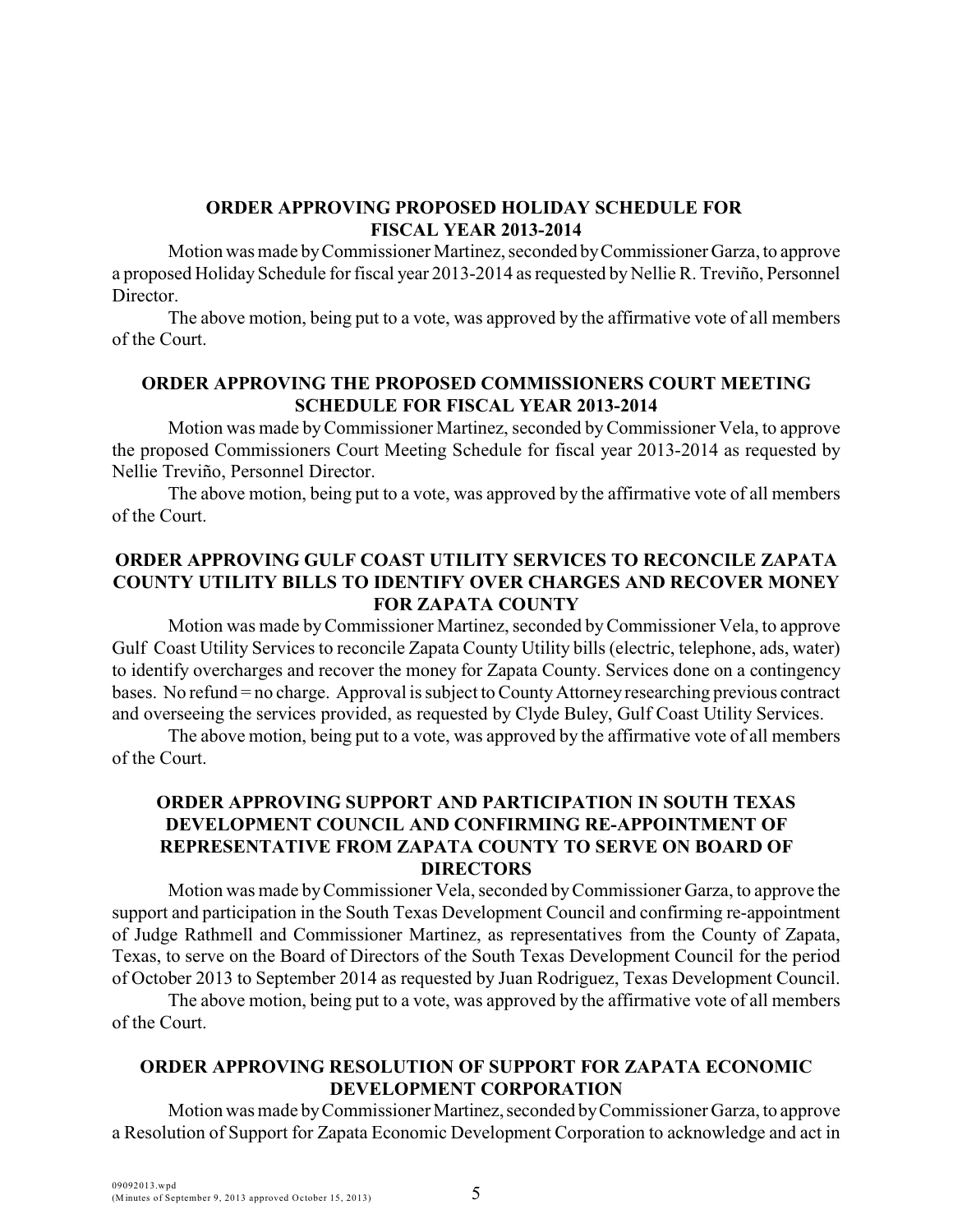cooperation with Zapata County Officials to develop capacity for economic development in a rural county setting and implement projects as identified in the South Texas Development Council's Comprehensive Economic Development Strategy (CEDS) for the completion of an economic development strategy for the region sponsored by a grant from the U.S. Economic Development Administration. There is an 80/20 match, however ZEDC is not committing the county in any way, as requested by Peggy U. Moffett, President & CEO-Zapata Economic Development Corporation.

The above motion, being put to a vote, was approved by the affirmative vote of all members of the Court.

### **ORDER APPROVING LINE-ITEM-TRANSFERS**

Motion was made by Commissioner Martinez, seconded by Commissioner Garza, to approve the following line-item-transfers:

| FROM: | Juvenile Probation | $10-570-512$     | Juvenile Detention                                                                          | \$1,500.00 |
|-------|--------------------|------------------|---------------------------------------------------------------------------------------------|------------|
| TO:   | Juvenile Probation | 10-570-427       | Workshops/Travel Exp.                                                                       | \$1,500.00 |
| FROM: | Juvenile Probation | $10-570-512$     | Juvenile Detention                                                                          | \$1,500.00 |
| TO:   | Juvenile Probation | $10 - 570 - 310$ | Supplies                                                                                    | \$1,500.00 |
|       |                    |                  | in order to meet budget requirements as requested by Sandy J. Pippin-Gomez. Juvenile Probat |            |

as requested by Sandy J. Pippin-Gomez, Juvenile Probation Chief.

The above motion, being put to a vote, was approved by the affirmative vote of all members of the Court.

Motion was made by Commissioner Martinez, seconded by Commissioner Garza, to approve the following line item transfers:

| FROM: | Wastewater |              | 08-602-227 License Stipends       | \$5,000.00 |
|-------|------------|--------------|-----------------------------------|------------|
| TO:   | Wastewater | 08-602-121   | Overtime                          | \$5,000.00 |
| FROM: | Wastewater |              | $08-602-341$ Chlorine & Chemicals | \$1,000.00 |
| TO:   | Wastewater | $08-602-121$ | Overtime                          | \$1,000.00 |
| FROM: | Wastewater | 08-602-443   | Electricity                       | \$4,000.00 |
| TO:   | Wastewater | $08-602-121$ | Overtime                          | \$4,000.00 |

in order to meet budget requirements as requested by Eloy Chapa, Wastewater Supervisor/Chief Operator.

The above motion, being put to a vote, was approved by the affirmative vote of all members of the Court.

Motion was made by Commissioner Martinez, seconded by Commissioner Garza, to approve the following line item transfer:

FROM: Special Rd & Bridge 15-621-427 Workshop & Travel \$1,500.00 TO: Special Rd & Bridge 15-621-351 Repairs & Maint. Sup. \$1,500.00 in order to meet budget requirements as requested by Jose Francisco Mendoza, County Shop Supervisor.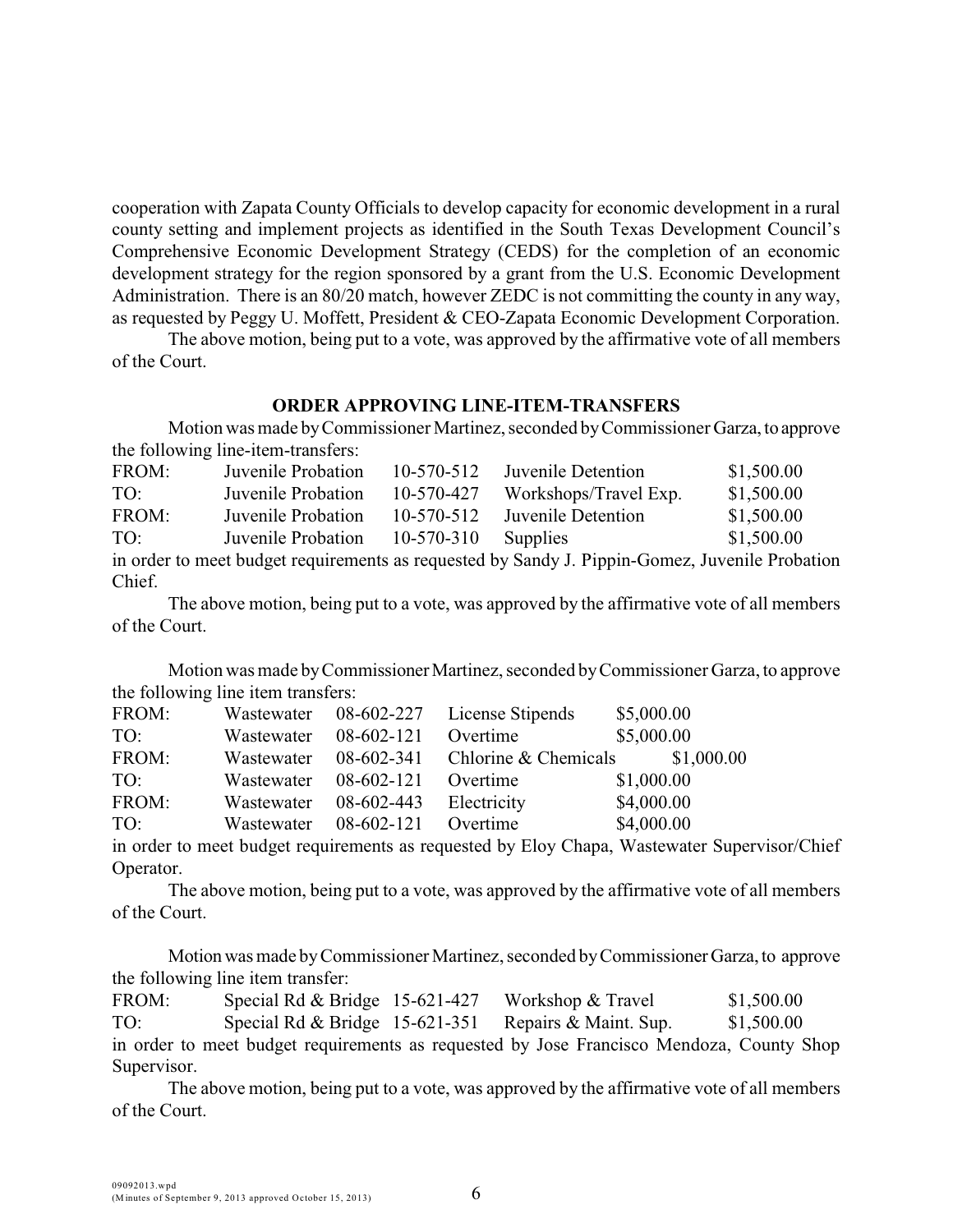Motion was made by Commissioner Martinez, seconded by Commissioner Garza, to approve the following line-item-transfer:

FROM: County Clerk 10-403-484 Elections \$2,550.00 TO: Equipment Rental 10-403-351 Equipment Rental \$2,550.00 in order to meet budget requirements as requested by Hon. Mary Jayne Villarreal-Bonoan, County Clerk.

The above motion, being put to a vote, was approved by the affirmative vote of all members of the Court.

Motion was made by Commissioner Martinez, seconded by Commissioner Garza, to approve the following line-item-transfer:

FROM: Water Plant 80-600-569 Improvements \$950.00 TO: Water Plant 80-600-205 Uniforms \$950.00 in order to meet budget requirements as requested by Carlos Treviño, Water Plant Manager.

The above motion, being put to a vote, was approved by the affirmative vote of all members of the Court.

# **MOTION WAS MADE BY COMMISSIONER GARZA, SECONDED BY COMMISSIONER VILLARREAL, TO ENTER INTO EXECUTIVE SESSION**

# **MOTION WAS MADE BY COMMISSIONER GARZA, SECONDED BY COMMISSIONER VILLARREAL, TO RETURN TO REGULAR SESSION**

### **ORDER APPROVING TO RENEGOTIATE CONTRACT WITH HECTOR URIBE**

Motion was made by Commissioner Martinez, seconded by Commissioner Garza, to renegotiate contract of engagement with Hector Uribe, Attorney at Law, as requested by Hon. Gabriel Villarreal, Commissioner Pct. 2.

The above motion, being put to a vote, was approved by the affirmative vote of all members of the Court.

# **ORDER AUTHORIZING COUNTY ATTORNEY TO SEEK ANY AND ALL LEGAL REMEDIES REGARDING INSURANCE PROPERTY CLAIM ON ZAPATA COUNTY COMMUNITY CENTER, SAN YGNACIO CIVIC CENTER, SAN YGNACIO JUSTICE OF THE PEACE PCT 2 OFFICE AND SAN YGNACIO LIBRARY**

Motion was made by Commissioner Garza, seconded by Commissioner Martinez, to authorize County Attorney to seek and an all legal remedies regarding insurance property claim on the Zapata County Community Center, San Ygnacio Civic Center, San Ygnacio Justice of the Peace, Pct. 2 Office and the San Ygnacio Library. *Executive Session is requested pursuant to Texas Government Code Title 5, Sub Chapter D, Section 551.071 - Consultation with Attorney and Section 551.072 - Real Property as requested by Nellie R. Treviño, Personnel Director.*